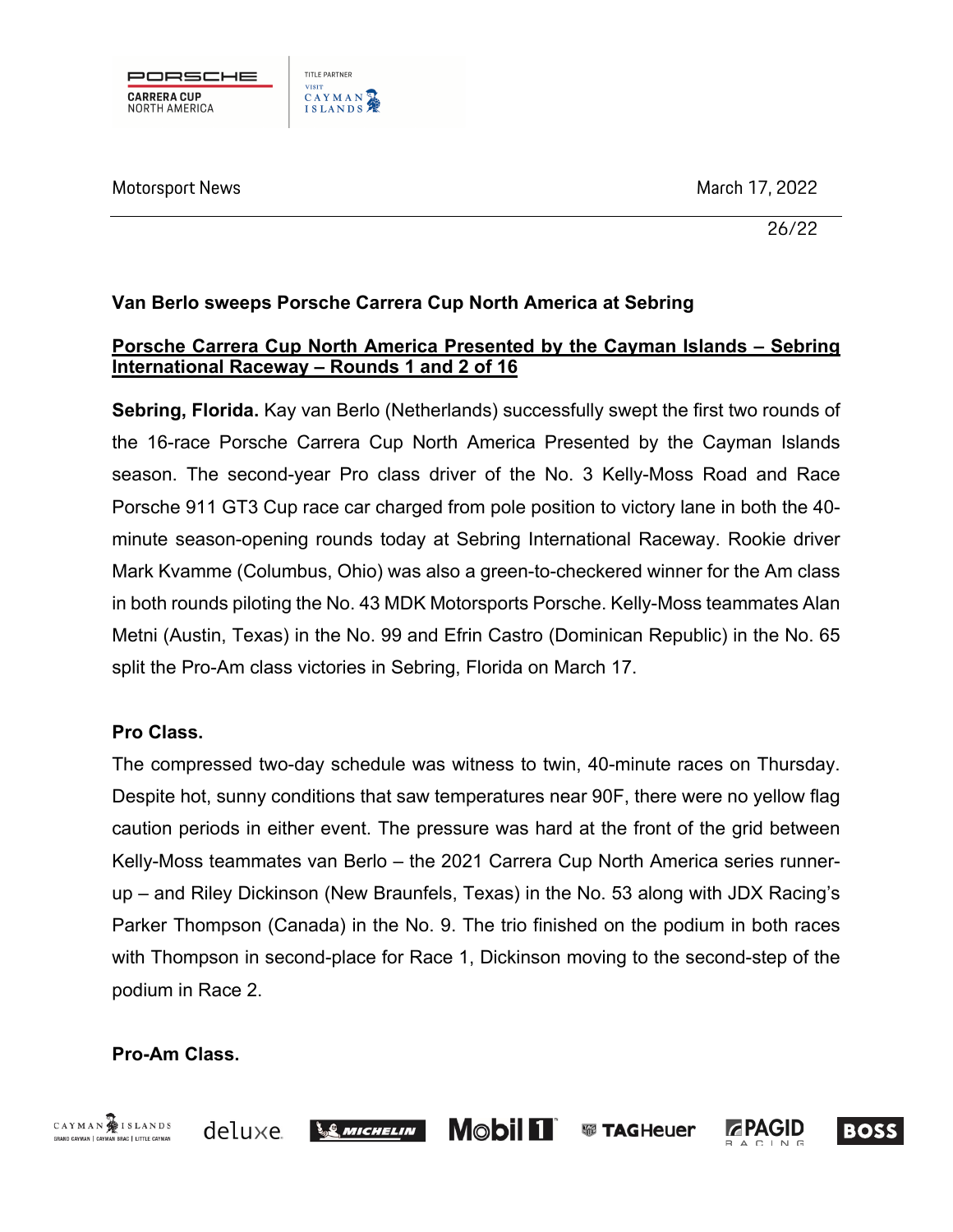

TITLE PARTNER VISIT<br>CAYMAN

Efrin Castro looked set to pick-up where he left-off last year when charged to the class championship against rival Alan Metni. The driver of the pink and black Porsche won the Pro-Am class pole position for both rounds and ran to perceived victories in each round. However, post-race inspection found a technical compliance issue with the No. 65 resulting in a disqualification for the first race. Metni was elevated to the Round 1 win followed by Justin Oakes (Houston, Texas) and Jeff Mosing (Austin, Texas). In Race 2, with the technical issue fixed, Castro did not miss any speed charging to a commanding lead from the start. He would take the win with Metni and Oakes close behind.

## **Am Class.**

MDK Motorsports debuted in the Porsche Carrera Cup North America Presented by the Cayman Islands at the March 7 – 8 open test for all series cars. The first year-Carrera Cup team immediately set the standard in the Am class with Mark Kvamme earning the class podium top-step in both rounds on Thursday. In the morning race, Kvamme was followed across the line by Bob Mueller (Solana Beach, California) in the Octavio entry in second-place and Robert Hanley (Foxfield, Colorado) of JDX in third-place. Vernon McClure (Chesterfield, Virginia) and John Goetz (Weston, Connecticut) took second and third-place in Race 2.

#### **To the point.**

With the clean sweep, van Berlo accumulated 55-points and leads the Pro class standings by 17 points over Dickinson and 18 ahead of Thompson. In the Pro-Am standings, the competition is tighter with Metni leaving Sebring with 45 points, 8 more than Oakes, 16 up on Mosing and 20 over Castro. In Am class, Kvamme holds 50-points, 21 points beyond McClure and Goetz, each with 29 markers.

#### **Where to Watch.**

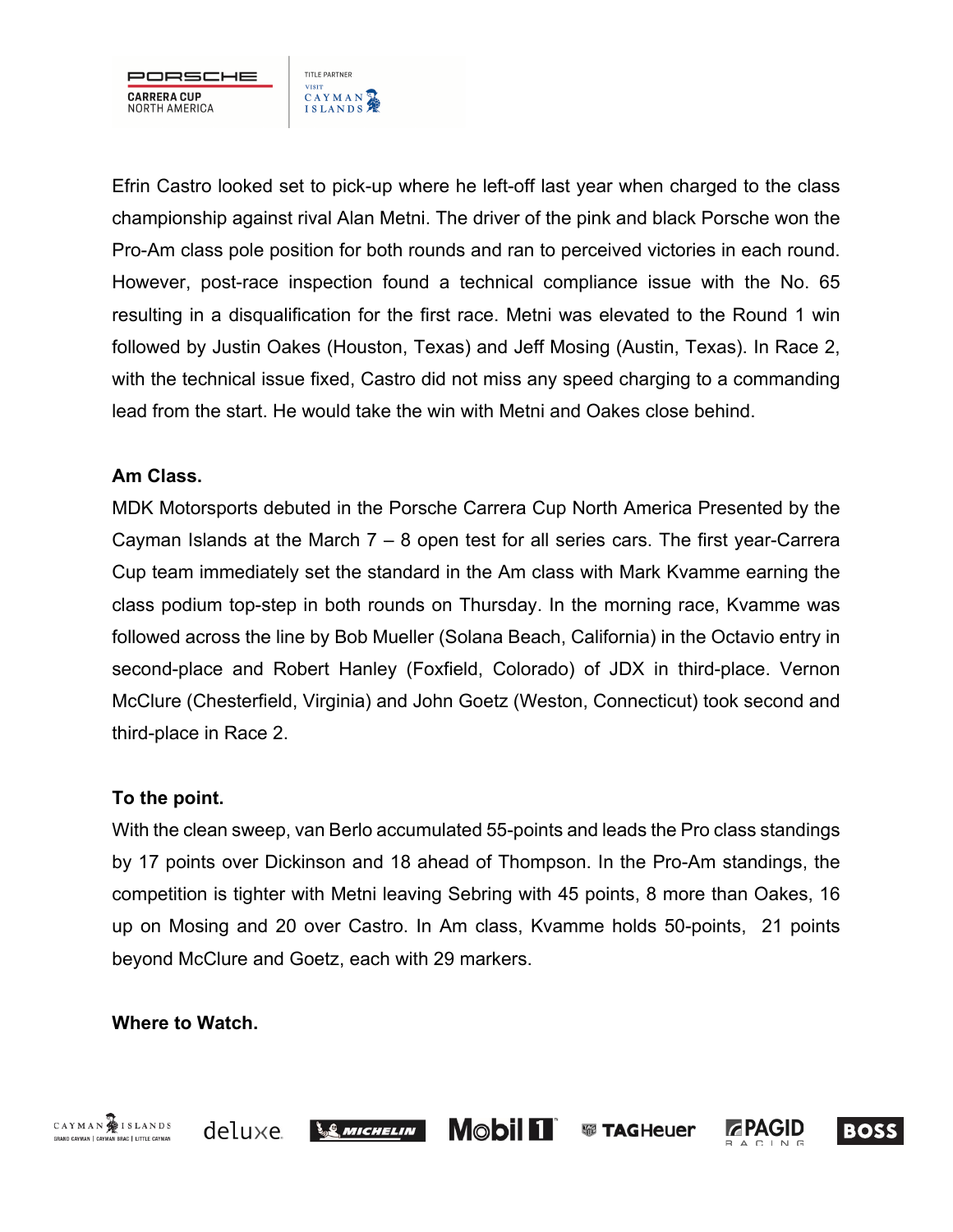

Replays of both races can be found on Porsche Motorsport North America TV presented by Deluxe: (**https://www.youtube.com/c/PorscheMotorsportNorthAmerica**).

#### **Next Up.**

Rounds 3 and 4 of the Porsche Carrera Cup North America Presented by the Cayman Islands will be held at the grandfather of North American street courses: Long Beach. The Grand Prix of Long Beach will take place April 8 – 10.

## **Kay van Berlo, No. 3 Kelly-Moss Road and Race Porsche 911 GT3 Cup.**

"This is the strongest start of my career. Quickest in practice 1, practice 2, double pole in qualifying and then two wins. It couldn't be any better. I am really happy with all the points. No crazy things this weekend. I couldn't wish for a better weekend.

## **Efrin Castro, No. 65 Kelly-Moss Road and Race Porsche 911 GT3 Cup.**

"The week was phenomenal. The car was great from the start. Unfortunately, in Race 1 there was a slight mistake. There was a part that wasn't updated so I lost that win, but we recovered, and I won Race 2. I can't be happier. The car was amazing. It was actually faster at the end. I can't thank Kelly-Moss enough for the great job they do. Once the race weekend started, I felt like I was at home, and everything just came back. I had the speed, and they are taking me higher."

#### **Mark Kvamme, No. 43 MDK Motorsports Porsche 911 GT3 Cup.**

"It has been a great day. The team did a fabulous job. We are a brand new team, first time on the grid. To get pole position and two firsts: that's fantastic. We are going for the gold. I am loving the [Porsche 911 GT3 Cup type] 922. It is a great car. I've done a lot of single-make series and Porsche is the best. It is great competition, tight racing, good racing. The guys take it really seriously and I just love racing Porsches."

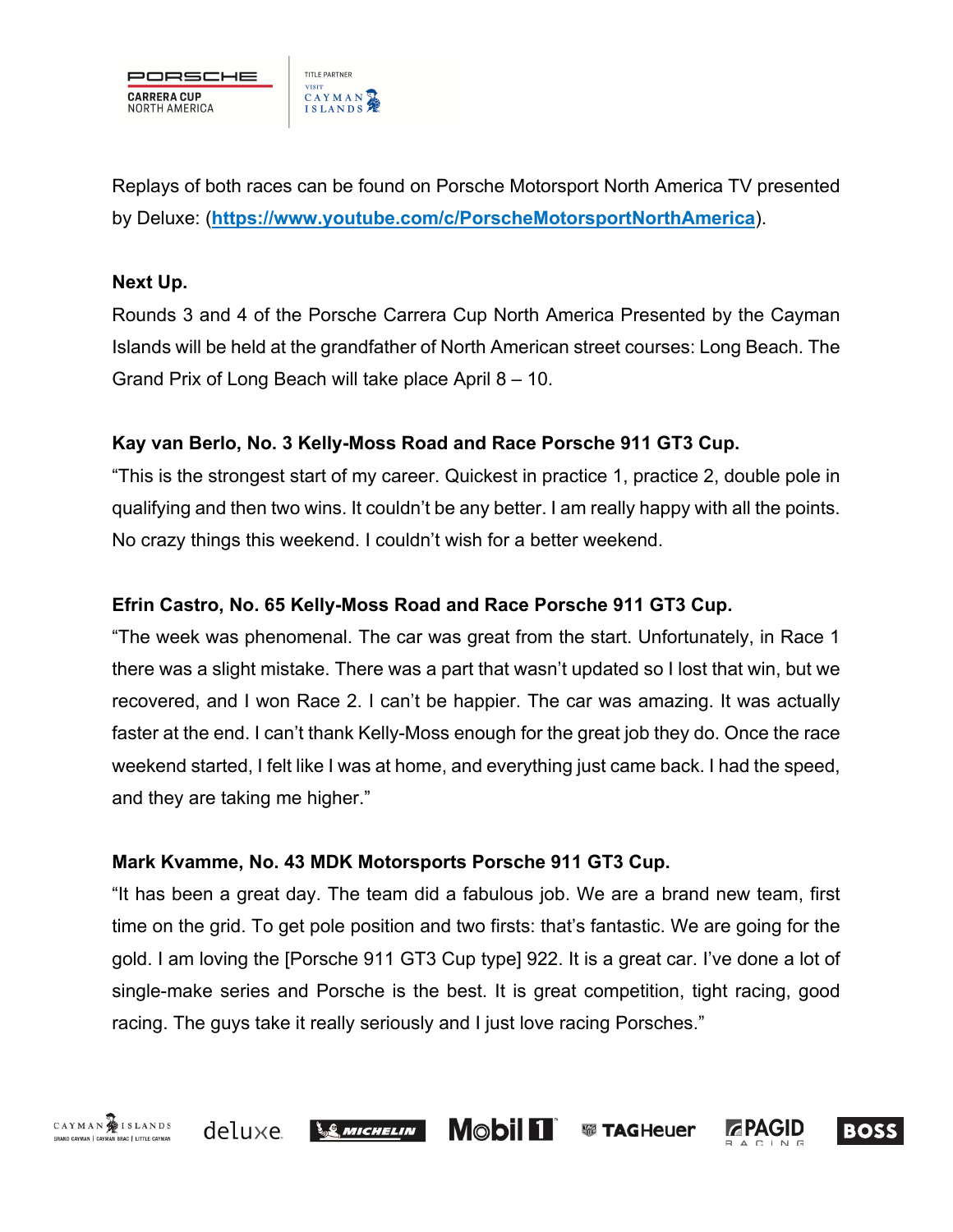

## **About the Cayman Islands**

The Cayman Islands, located an hour south of Miami in the vibrant tranquility of western Caribbean, is a premier destination for travelers, thrill-seeking divers, adventurous epicures, honeymooners and families alike. The trio of islands affords each guest with the ultimate setting to enjoy life's finest comforts, as the Caribbean's leading luxury lifestyle destination. Five-star resorts, high-end villas, condos and breathtaking beachfront properties unique to each island offer a myriad of accommodation options for discerning travelers to enjoy. Additionally, the Cayman Islands is frequently heralded as the "Culinary Capital of the Caribbean" and offers endless gastronomic experiences to delight even the most seasoned of palates.

The Cayman Islands, world-renowned for impeccable "Caymankind" hospitality also employs best-in-class health and sanitation protocols to keep visitors and locals safe. To learn more about the Cayman Islands, please go to www.visitcaymanislands.com; www.divecayman.ky or call your local travel agent. For the most up-to-date travel guidance and protocols, please visit: https://www.exploregov.ky/coronavirus**.**

#### **Porsche Carrera Cup North America Presented by The Cayman Islands.**

Porsche Carrera Cup North America by The Cayman Islands is the premier one-make race series in the United States and Canada utilizing a combination of the latest Porsche 911 GT3 Cup race car, type 992, and MICHELIN® Pilot® Sport Cup N3 racing slick to challenge the best road and street race courses on the continent. As with all national Carrera Cups worldwide, the inaugural season of the championship is scheduled to host 16-rounds. Each 40-minute race counts toward a season-long driver and team championship in each of three classes: Pro, Pro-Am and Pro-Am 991.

More on Porsche Carrera Cup North America by The Cayman Islands can be found at www.PorscheCarreraCup.us**.**